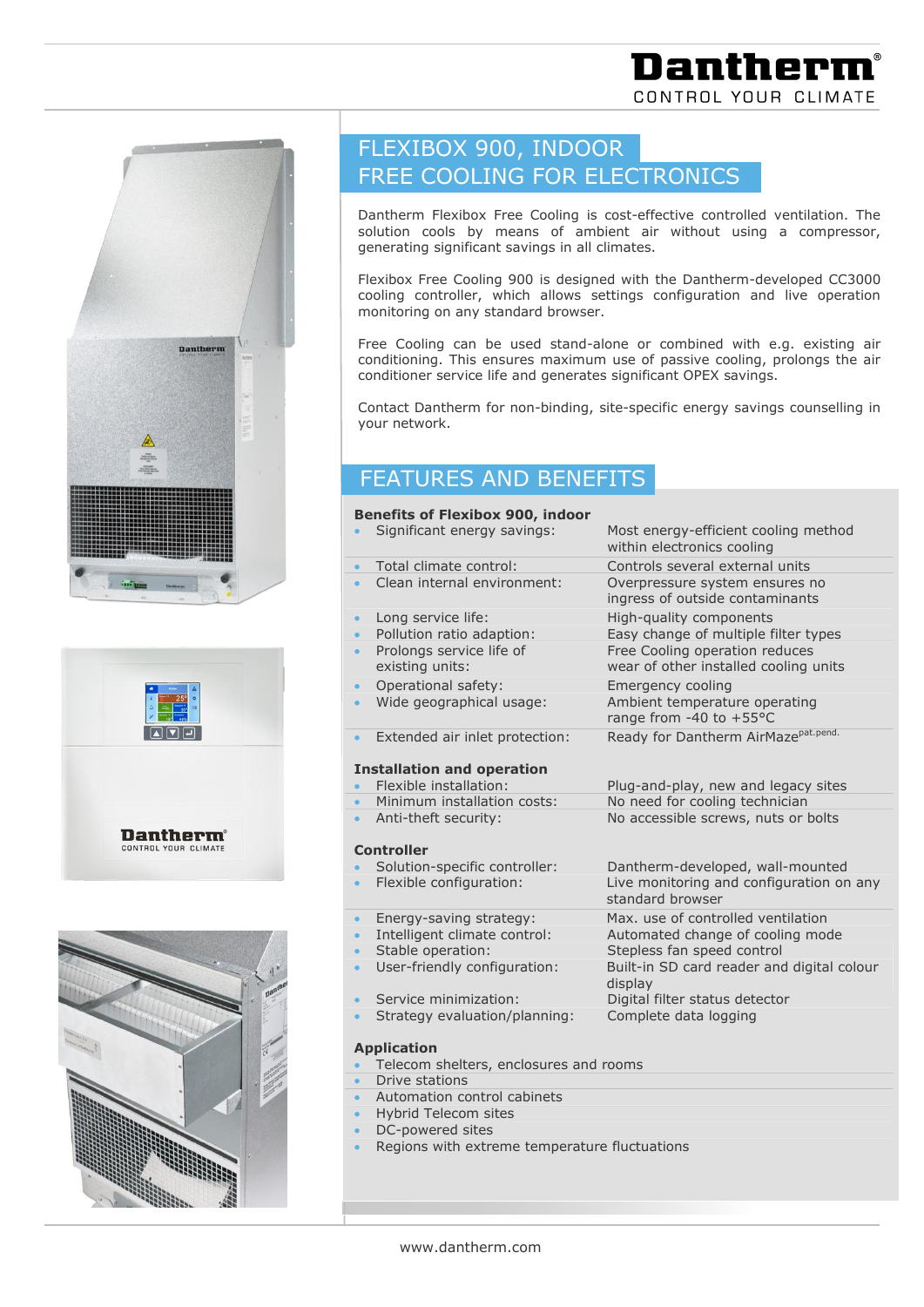## TECHNICAL SPECIFICATIONS FLEXIBOX 900, INDOOR

| <b>Product overview</b>                                       | <b>Category</b> |                         |                                   |  |
|---------------------------------------------------------------|-----------------|-------------------------|-----------------------------------|--|
| Flexibox Free Cooling 900, Indoor version                     | Free Cooling    |                         |                                   |  |
| Item number                                                   | 368460          |                         |                                   |  |
| Variant                                                       |                 | FB900-48V-G4            | FB900-230V-G4                     |  |
|                                                               |                 |                         |                                   |  |
| <b>Capacity &amp; Performance</b>                             |                 |                         |                                   |  |
| Operational temperature range, min./max.                      | $^{\circ}$ C    | $-25$ to $+55$          | $-25$ to $+45$                    |  |
| Cooling capacity at 25°C at $\Delta t = 10^{\circ}$ C, 50/80% | W               | 4950 / 7210             | 5370 / 8340                       |  |
| Maximum cooling capacity at 25°C ambient, ∆t=10°C,            |                 |                         |                                   |  |
| 100%                                                          | W               | 8140                    | 8610                              |  |
| Airflow, maximum                                              | $m^3/h$         | 2450                    | 2590                              |  |
|                                                               |                 | Phoenix PC 4/2-STF-     |                                   |  |
| Electrical connection                                         | <b>Type</b>     | 7.62                    | Ensto NAC32S.W<br>230V AC (200 to |  |
| Input voltage range                                           | <b>VDC</b>      | 48VDC (42-57VDC)        | 277)                              |  |
| Power consumption 50/80/100%                                  | W               | 78/239/366              | 71/284/400                        |  |
| Sound level, 50/80%, 3m distance*                             | dB(A)           | 47/56                   | 49/59                             |  |
| Expected operation life                                       | Min. years      | 10                      | 10                                |  |
| *Sound power 50/80%                                           | dB(A)           | 62/71                   | 64/74                             |  |
|                                                               |                 |                         |                                   |  |
| <b>Shipment, Storage &amp; Mounting</b>                       |                 |                         |                                   |  |
| Unit dimensions (heightxwidthxdepth)                          | mm              | 666 x 455 x 472         |                                   |  |
| Net weight                                                    | kg              | 25                      |                                   |  |
| Single package weight incl. unit                              | kg              | 29.4                    |                                   |  |
| Multi package weight incl. unit (standard pallet, 6units)     | kg              | 192                     |                                   |  |
| Single packing dimensions (heightxwidthxdepth)                | mm              | 790 x 530 x 530         |                                   |  |
| Multi packing dimensions (heightxwidthxdepth)                 | mm              | 1725 x 800 x1200        |                                   |  |
| Storage relative humidity, min./max.                          | <b>RH %</b>     | 0 to 95                 |                                   |  |
| Storage temperature, min./max.                                | $^{\circ}$ C    | $-40$ to $+80$          |                                   |  |
| Mounting method                                               | Type            | Wall-mounted            |                                   |  |
| Service area dimensions                                       | mm              | $500 \times 666$        |                                   |  |
| Filter                                                        | Item no.        | 077164                  |                                   |  |
| Filter type                                                   | <b>Class</b>    | Compact G4              |                                   |  |
| Filter area                                                   | m <sup>2</sup>  | 0.75                    |                                   |  |
|                                                               |                 |                         |                                   |  |
| <b>Controller details</b>                                     |                 |                         |                                   |  |
| Controller CC3000                                             | Item no.        | 091210                  |                                   |  |
| Communication interface                                       | Type            | <b>Ethernet SNMP</b>    |                                   |  |
| Mounting method                                               | Type            | Wall-mounted            |                                   |  |
|                                                               |                 |                         |                                   |  |
| <b>Certifications</b>                                         |                 |                         |                                   |  |
| Protection according to EN 60529                              | IP class no.    | X <sub>5</sub>          |                                   |  |
| Complies with standards                                       | Code            | EN 60950                |                                   |  |
| Colour                                                        | <b>RAL</b>      | AlZn coated steel plate |                                   |  |
|                                                               |                 |                         |                                   |  |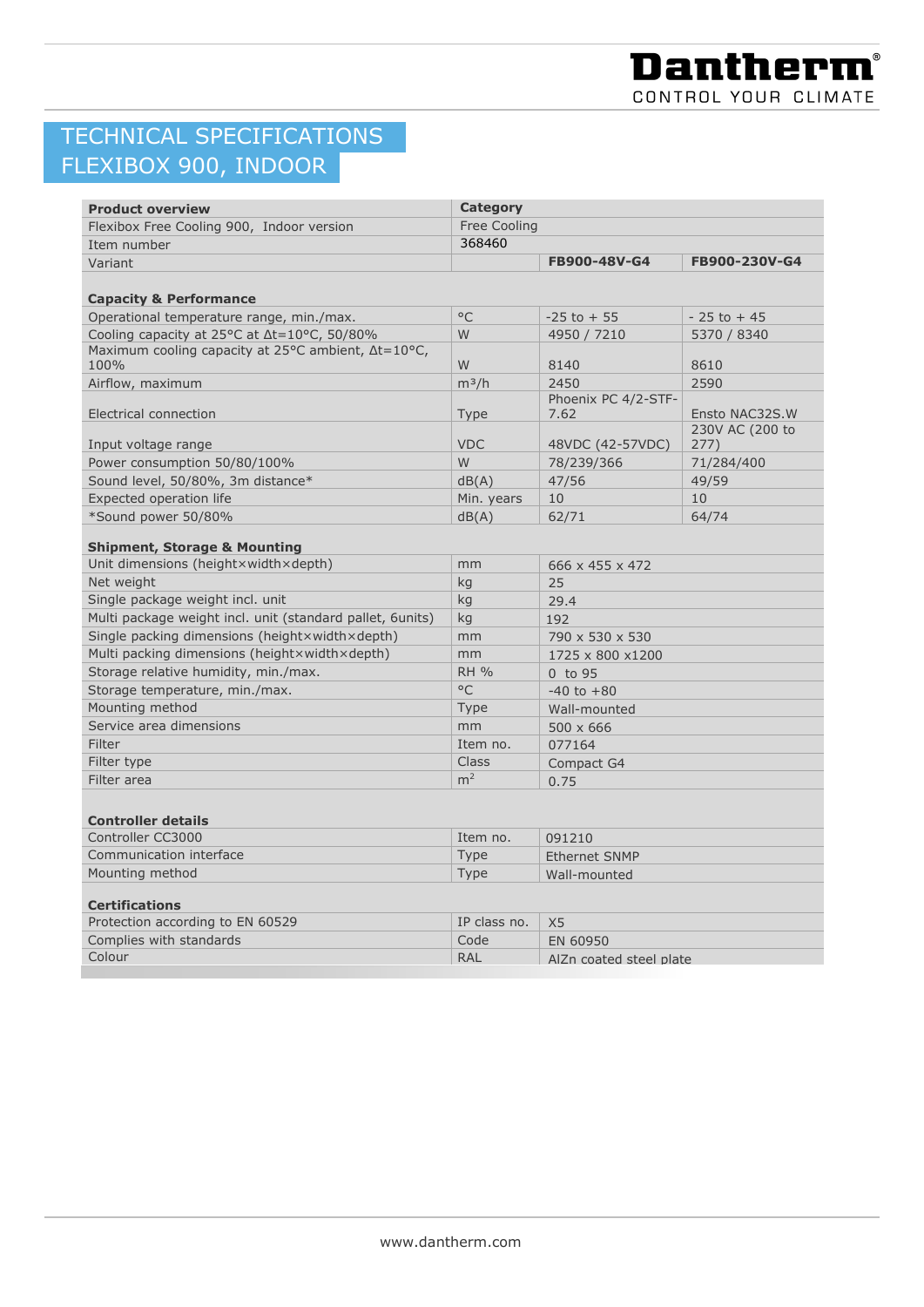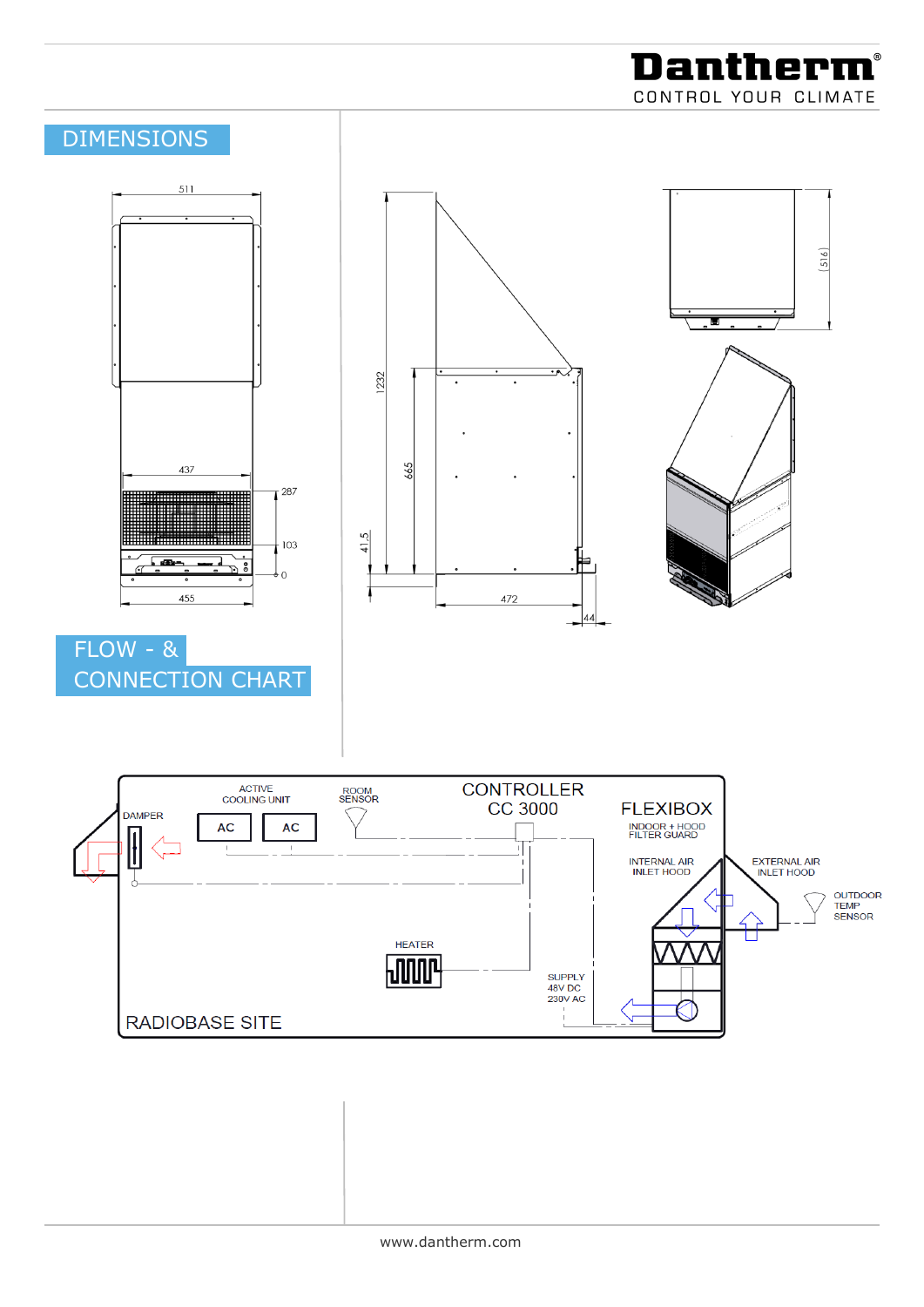### MOUNTING ALTERNATIVES



**Dantherm®** CONTROL YOUR CLIMATE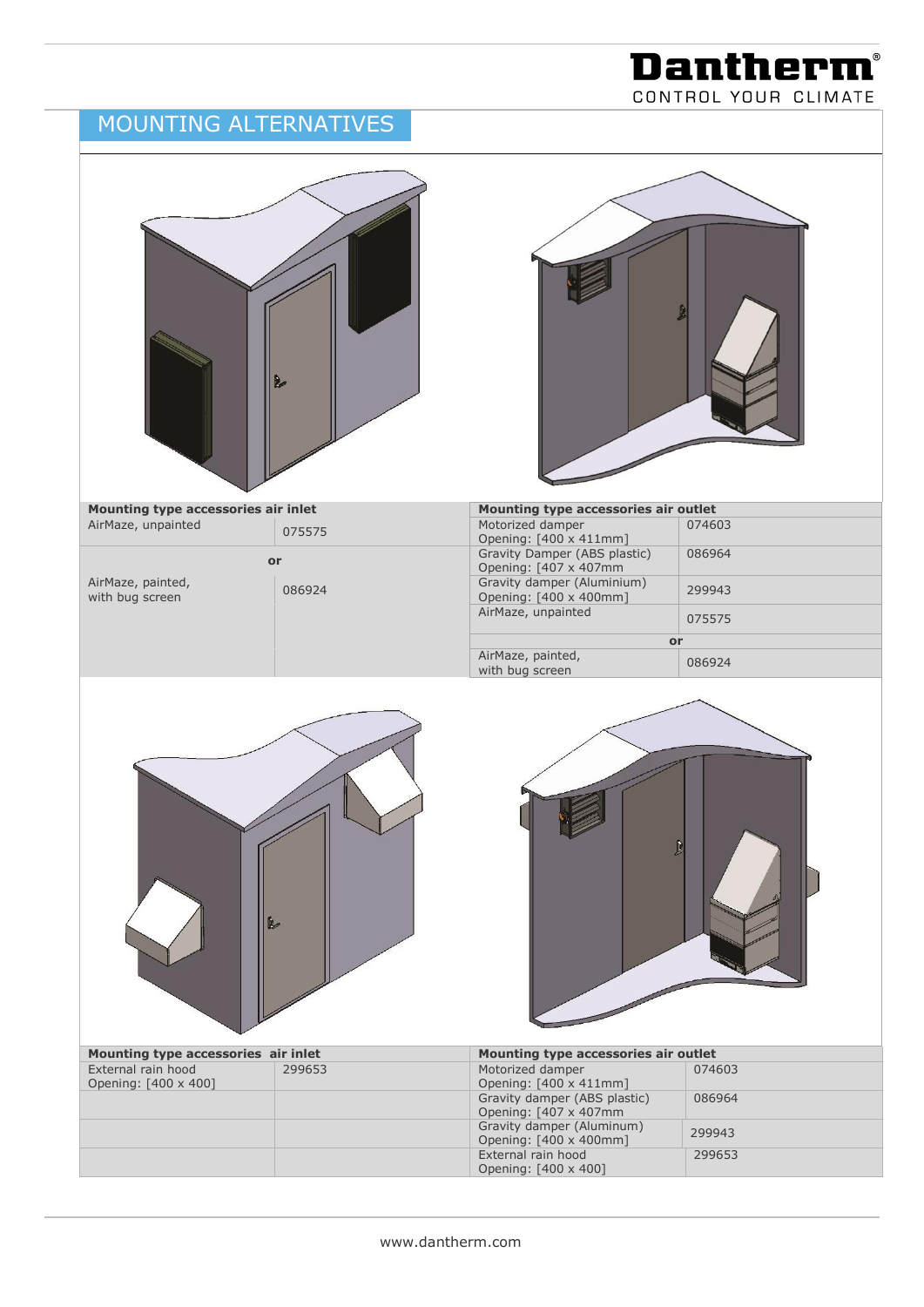|                                                                                                     |                  |                                                                                                                                                                                                                                                                | CONTROL YOUR CLIMATE                 |
|-----------------------------------------------------------------------------------------------------|------------------|----------------------------------------------------------------------------------------------------------------------------------------------------------------------------------------------------------------------------------------------------------------|--------------------------------------|
|                                                                                                     | R                |                                                                                                                                                                                                                                                                | B                                    |
| Mounting type accessories air inlet<br>External rain hood<br>Opening: [400 x 400]                   | 299653           | Mounting type accessories air outlet<br>Motorized damper<br>Opening: [400 x 411mm]<br>Gravity damper (ABS plastic)<br>Opening: [407 x 407mm<br>Gravity damper (Aluminum)<br>Opening: [400 x 400mm]<br>Damper rain/snow protection<br>Measurements: [452 x 600] | 074603<br>086964<br>299943<br>087317 |
|                                                                                                     | R                |                                                                                                                                                                                                                                                                | Ĵ                                    |
| Mounting type accessories air inlet<br>T/C Damper 450<br>External rain hood<br>Opening: [400 x 400] | 091346<br>299653 | Mounting type accessories air outlet<br>Motorized damper<br>Opening: [400 x 411mm]<br>Gravity damper (ABS plastic)<br>Opening: [407 x 407mm<br>Gravity damper (Aluminum)<br>Opening: [400 x 400mm]<br>Damper rain/snow protection<br>Measurements: [452 x 600] | 074603<br>086964<br>299943<br>087317 |

**Dantherm®**